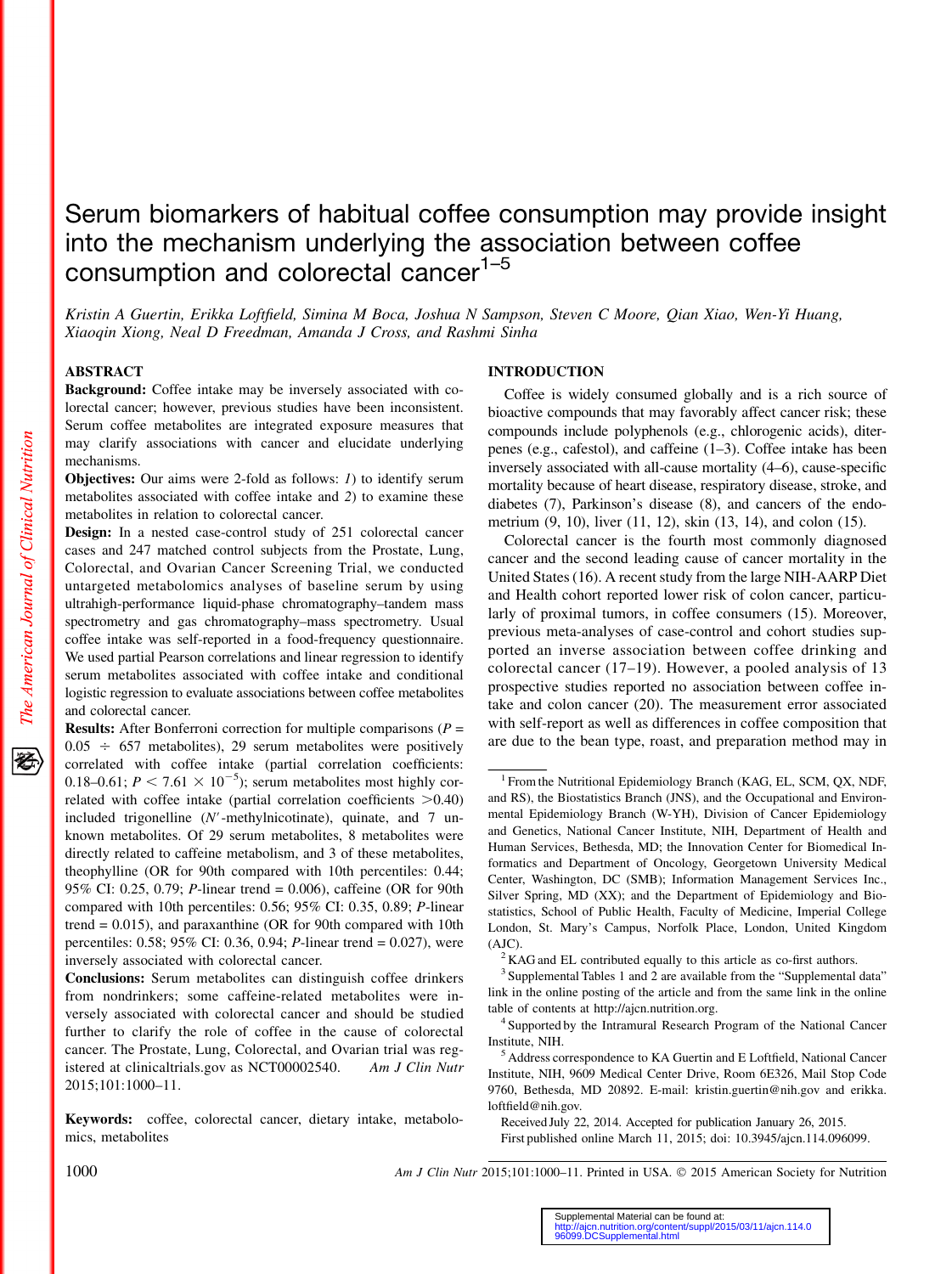part account for these inconsistent findings. In addition, individual differences in the metabolism of coffee that are due to genetic (21, 22) or microbiomic (23) variation may affect the bioavailability of key metabolites that play a role in the cause of disease. Metabolomics, which is the study of metabolite dynamics, is an innovative strategy for studying diet and human health because it potentially measures an intermediate phenotype that integrates intake, genotype, gut microbial metabolism, and other host factors and may elucidate underlying biological mechanisms of disease (24).

Previously, a case-control study nested within the Prostate, Lung, Colorectal, and Ovarian (PLCO)<sup>6</sup> Cancer Screening Trial (clinicaltrials.gov; NCT00002540) was used to explore the cross-sectional associations of serum metabolites with usual dietary intake (25) and, later, to agnostically investigate metabolites prospectively associated with risk of colorectal cancer (26). The current analysis was based on the same nested casecontrol study, but it was hypothesis-driven and focused on metabolites specifically associated with self-reported habitual coffee intake. Metabolites associated with coffee were examined in relation to colorectal cancer. Furthermore, this analysis expands on the scope of the previously reported diet and metabolite analysis by including metabolites of unknown identity.

## **METHODS**

#### PLCO Cancer Screening Trial

The PLCO Cancer Screening Trial is a multicenter randomized screening trial of prostate, lung, colorectal, and ovarian cancers (27, 28). More than 155,000 participants in the United States aged 55–74 y with no history of the 4 named cancers were randomly assigned from 1993 to 2001 to a screening or control arm. The current investigation was restricted to individuals in the screening arm of the trial  $(n = 77,445)$ .

At baseline, participants in the screening arm were offered a flexible sigmoidoscopy to screen for colorectal cancer in the distal colorectum; 83% of participants ( $n = 64,658$ ) in the screening arm underwent the procedure, and 89% of these procedures ( $n =$ 57,559) were considered successful (insertion to  $\geq$ 50 cm with .90% of mucosa visible or a suspect lesion identified). Participants with identified neoplastic lesions were referred to their health care provider for a colonoscopy. All participants in the screening arm underwent a follow-up flexible sigmoidoscopy either 3 or 5 y after baseline. The study was approved by the Institutional Review Board at the National Cancer Institute and the 10 study centers; all participants provided written informed consent.

#### Study sample

Eligible participants completed baseline dietary and risk factor questionnaires, consented for biospecimen use, and were free of colorectal cancer at baseline ( $n = 52,705$ ). We excluded participants with a self-reported personal history of cancer (except basal cell skin cancer) ( $n = 4924$ ), <6 mo of follow-up (an

additional 168 individuals), a rare cancer during follow-up (an additional 1074 individuals), self-reported colon disease (Crohn disease, ulcerative colitis, familial polyposis, Gardner syndrome, or colorectal polyps; an additional 6429 individuals), and participants who did not have a baseline serum sample available (an additional 2866 individuals); some participants met more than one of the exclusion criteria.

## Case ascertainment

Incident colorectal cancer cases were identified through February 2011 by self-reported annual health questionnaires and linkage to the National Death Index and histologically confirmed through a medical record review. Cases included individuals with a first primary incident colorectal adenocarcinoma [International Classification of Diseases for Oncology (29), ICD-O-3 codes: C180–189, C199, C209, and C260, excluding morphologies 8240–8249] identified  $\geq 6$  mo after baseline. Control subjects  $(n = 254)$  were free from any cancer at the time matched cases were diagnosed and incidence-density matched to cases for age (5-y intervals), year of randomization, season of blood draw, sex, and race. For this analysis, we further excluded cases or controls with missing information on baseline coffee intake  $(n = 7)$ or BMI (in kg/m<sup>2</sup>;  $n = 4$ ). Our final analytic sample ( $n = 498$ ) included 251 cases and 247 controls.

## Exposure assessment

At baseline, participants completed a risk-factor questionnaire and 137-item food-frequency questionnaire (FFQ) that was based on 2 previously validated FFQs (30, 31) and queried about the usual portion size and frequency of food and beverage consumption, including total coffee intake, over the past year; the baseline FFQ did not differentiate between caffeinated and decaffeinated coffee. In coffee drinkers, the frequency of intake  $(<1$  time/mo to  $\geq 6$  times/d) was multiplied by a gram amount, which was dependent on the sex of the subject and response to the serving size (small, medium, or large cup); gram amounts came from the USDA's 1994–1996 Continuing Survey of Food Intakes by Individuals database (32). Grams of coffee were converted to the number of medium (i.e., 12 oz) cups per day.

Type of coffee intake, caffeinated or decaffeinated, was measured by the National Cancer Institute Diet History Questionnaire (DHQ), which was administered in December 1998  $\sim$  3 y after baseline (range: 2–9 y) (33). Consequently, all analyses, except the secondary analysis that considered coffee type, defined coffee intake as measured at baseline by using an FFQ.

#### Metabolite assessment

Baseline serum samples were nonfasting, and the time of blood draw ranged from 0700 to 1600, with  $\sim$  45% and  $\sim$  82% of blood draws occurring before 1000 and 1300, respectively. An untargeted metabolomic profiling analysis was performed on a baseline serum sample from each individual by Metabolon Inc. as previously described (34–36). In brief, serum samples, which had been stored at  $-70^{\circ}$ C and not previously thawed, were subjected to an untargeted single methanol extraction followed by protein precipitation (37). Metabolites were detected by using ultrahigh-performance liquidphase chromatography–tandem mass spectrometry and gas chromatography–mass spectrometry and identified by comparison to

<sup>&</sup>lt;sup>6</sup> Abbreviations used: DHQ, Diet History Questionnaire; FFQ, food-frequency questionnaire; LLOD, lower limit of detection; PLCO, Prostate, Lung, Colorectal, and Ovarian.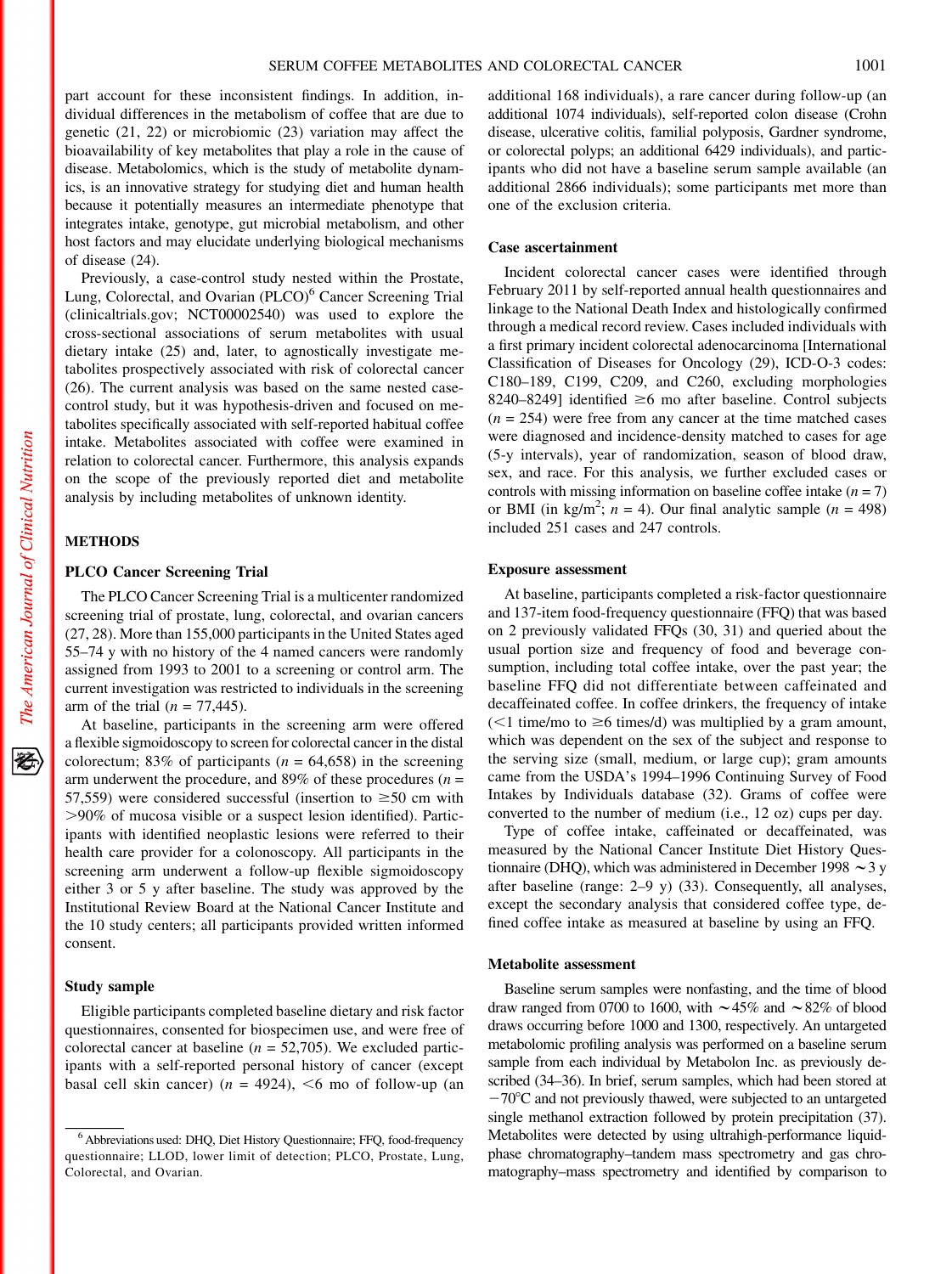chemical reference libraries. Mass spectral peaks, retention times, and  $m/z$  were used to determine the relative quantities of each metabolite.

Each batch was run in a single day and contained  $\leq 30$  samples including blinded quality-control samples of pooled serum at a level of 10%. Matched cases and controls were arranged consecutively within a batch; the order of cases compared with controls was counterbalanced within each batch. Every sixth sample, Metabolon Inc. inserted a standard for quality-control purposes.

We normalized metabolites within each batch by dividing an individual's metabolite value by the batch mean of all nonmissing values for a given metabolite; batch-normalized metabolites were ln transformed [i.e., ln(metabolite)]. Metabolite values below the lower limit of detection (LLOD) were assigned the minimum of all observed values.

## Statistical analyses

Our first objective was to measure associations between selfreported coffee consumption and metabolites. We considered baseline coffee consumption as both a categorical variable and continuous variable. For the categorical variable, we divided individuals into groups of no, low, and high coffee intakes by using the median intake in consumers to differentiate low and high groups. For the continuous variable, we considered ln(coffee intake  $+ c$ ), where c is a constant defined to be one-third of the minimum reported intake.

We modeled associations between coffee and metabolites by using linear regression models adjusted for sex, tobacco smoking status (current, former, or never smokers of any cigarettes, pipes, or cigars), age (continuous), and current BMI (continuous). The threshold for statistical significance was set on the basis of Bonferroni correction for the number of detected metabolites at  $P = 0.05$  (0.05  $\div$  657 metabolites); metabolites with linear regression P values below this limit were considered candidate coffee biomarkers. We examined partial Pearson correlations between ln(coffee) and ln(metabolite) for each candidate coffee biomarker with adjustments for sex, smoking, age, and BMI. To allow for the examination of trends in relative metabolite levels across increasing categories of coffee intake, we rank ordered the 498 subjects by metabolite level for each candidate coffee biomarker and calculated percentiles by dividing each ranking by the total number of values (e.g., the 249th of 498th ranked metabolite values corresponded to the 50th percentile). We calculated the mean percentile of a given metabolite distribution within each coffee intake category. We also created a metabolite heat map with the R program (version 2.15.2) using hierarchical clustering (R Foundation for Statistical Computing) to illustrate correlations between metabolites that were statistically significantly associated with coffee.

Because smoking is strongly correlated with coffee drinking and may affect coffee metabolism, we examined the partial Pearson correlations between ln(metabolite) and ln(coffee), stratified by smoking status (current, former, or never). In addition, the time of day that nonfasting blood samples were collected may affect correlations between self-reported coffee intake and metabolites; therefore, we examined partial Pearson correlations between ln (metabolite) and ln(coffee) stratified by the time of blood draw (0700 until 1000, 1000 until 1300, or 1300 until 1600).

In secondary analyses, we examined partial Pearson correlations between ln(metabolite) and ln(coffee) for caffeinated coffee only, decaffeinated coffee only, and mixed (a combination of caffeinated and decaffeinated) as measured by the DHQ administered during follow-up. An additional 20 individuals who were missing data on coffee intake on the DHQ were excluded from these analyses, which left 478 individuals. The 3 coffeeconsumption categories (caffeinated only, decaffeinated only, and mixed) were mutually exclusive; subjects who consumed no coffee  $(n = 72)$  were included in all 3 analyses.

Our second objective was to evaluate associations between the candidate coffee biomarkers, identified herein, and colorectal cancer. We used conditional logistic regression models adjusted for smoking status, age, and BMI to estimate ORs and 95% CIs for coffee-associated metabolites and colorectal cancer. Additional adjustments for alcohol intake, nutrient-density adjusted red and white meats, dietary fat, and total energy intake (kcal/d) did not appreciably alter regression coefficients in that no regression coefficient changed  $>3\%$ . For metabolites for which  $\geq$ 20% of the sample had undetectable levels, we compared individuals with low (i.e., detectable but equal to or below the median) and high (i.e., above the median) relative metabolite levels to those with undetectable levels. To have an adequately sized reference group, for metabolites for which  $\leq$ 20% of the sample had undetectable levels for a given metabolite, we compared individuals with high levels of the metabolites with those with low or undetectable levels. P-linear trend values were calculated by using the continuous variable ln(metabolite), and continuous estimates were reported as ORs for 90th compared with 10th percentiles. Because of our a priori hypotheses that coffee-associated serum metabolites are inversely associated with colorectal cancer,  $P < 0.05$  was considered significant.

We assessed the technical reliability of our data by using intraclass correlation coefficients for quality-control samples. In addition, the overall reliability and validity of this platform was previously reported (38). Unless otherwise specified, all analyses were conducted with SAS 9.1.3 software (SAS Institute).

## **RESULTS**

Baseline characteristics of cases and controls are presented in Table 1. A wide range of coffee intake was reported, with  $>10\%$  of individuals drinking  $\geq 6$  cups/d. High coffee drinkers  $(\geq 2.5 \text{ cups/d})$  had median intake of  $\sim 4.3 \text{ cups/d}$ , and the majority of these individuals (79%) were men. Current and former smoking was more prevalent in individuals who consumed larger amounts of coffee, and median alcohol intake was also higher in high coffee drinkers.

We identified a total of 657 unique metabolites in human serum; of these, 428 metabolites were known, whereas 229 metabolites were of unknown identity. After Bonferroni adjustment for multiple testing ( $P = 0.05 \div 657$  metabolites), 29 serum metabolites were significantly associated with self-reported coffee intake at  $P <$ 7.61  $\times$  10<sup>-5</sup> (**Table 2**); all associations were positive such that individuals with higher coffee intake had higher relative metabolite levels. Metabolites most strongly associated with self-reported coffee drinking, all with partial correlations  $>0.40$ , were trigonelline  $(N'$ -methylnicotinate), quinate, and 7 metabolites of unknown identity. Eight additional serum metabolites [paraxanthine, N-(2-furoyl) glycine, catechol sulfate, caffeine, 1-methylxanthine,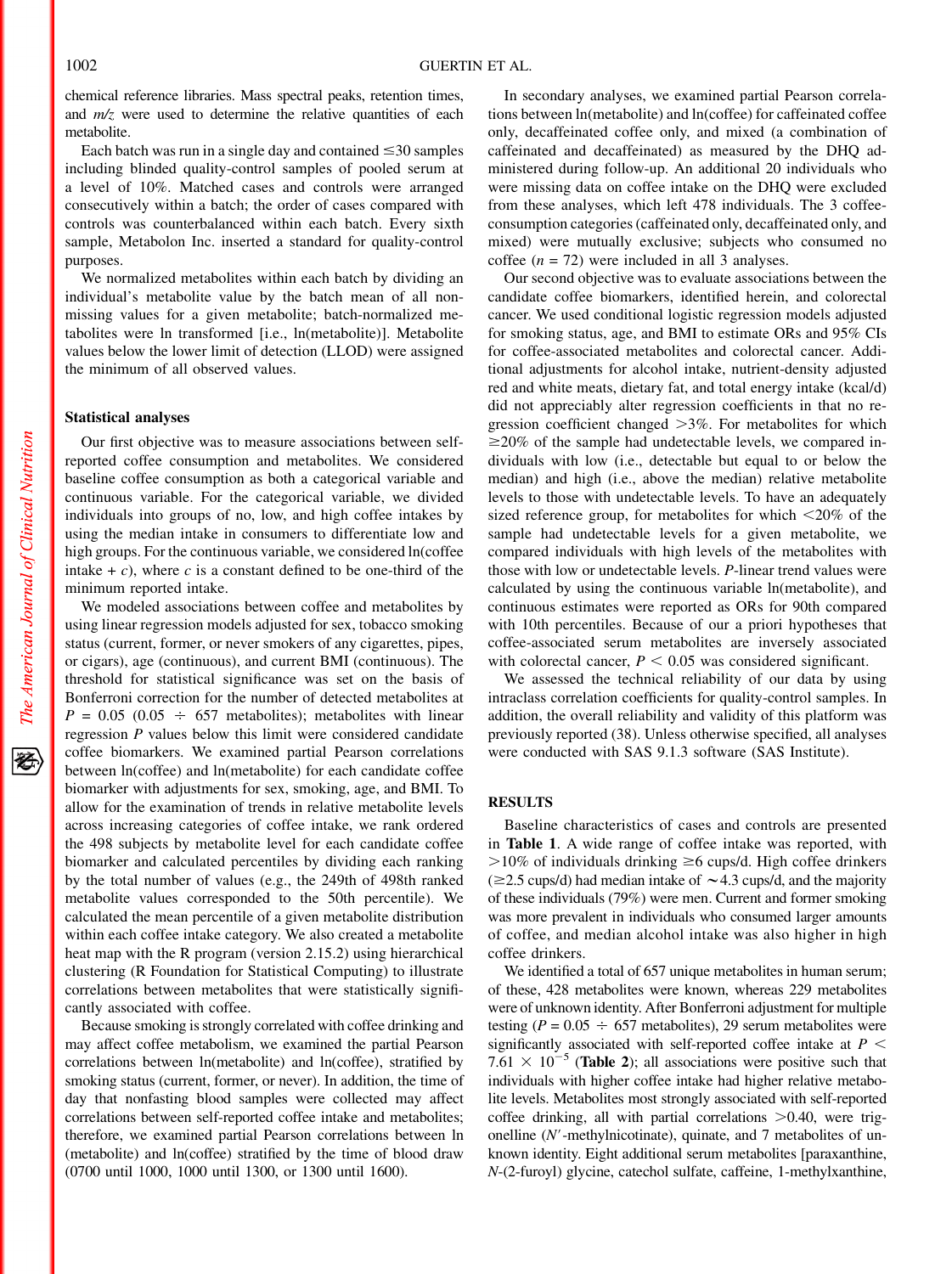### TABLE 1

Demographic characteristics of participants ( $n = 498$ ) in a metabolomics study nested within the PLCO Cancer Screening Trial, stratified by self-reported total coffee intake<sup>1</sup>

|                               | Coffee intake    |                             |                                  |                |
|-------------------------------|------------------|-----------------------------|----------------------------------|----------------|
|                               | None             | Low $(<2.5 \text{ cups/d})$ | High $(\geq 2.5 \text{ cups/d})$ | $\overline{P}$ |
| $\boldsymbol{n}$              | 54               | 236                         | 208                              |                |
| Age, y                        | $65.1 \pm 5.0^2$ | $68.0 \pm 5.3$              | $68.2 \pm 5.1$                   | < 0.001        |
| Caucasian, $n$ $(\%)$         | 50 (93)          | 203 (86)                    | 191 (92)                         | 0.040          |
| Women, $n$ $(\%)$             | 33(61)           | 142(60)                     | 44 (21)                          | < 0.0001       |
| Education, $n$ (%)            |                  |                             |                                  | 0.371          |
| High school or less           | 21 (39)          | 72 (31)                     | 74 (36)                          |                |
| Post-high school/some college | 19 (35)          | 74 (31)                     | 63 (30)                          |                |
| College/postgraduate          | 13 (24)          | 90 (38)                     | 71 (34)                          |                |
| Smoking status, $n(\%)$       |                  |                             |                                  | < 0.001        |
| Current                       | 3(6)             | 12(5)                       | 37(18)                           |                |
| Former                        | 15(28)           | 114 (48)                    | 118 (57)                         |                |
| Never                         | 36 (67)          | 110(47)                     | 55 (26)                          |                |
| BMI, $\text{kg/m}^2$          | $28.3 \pm 5.6$   | $26.7 \pm 4.5$              | $27.7 \pm 4.4$                   | 0.019          |
| Alcohol intake, g/d           | $0(0-79)^5$      | $1(0-322)$                  | $4(0-173)$                       | 0.112          |
| Coffee intake                 |                  |                             |                                  | < 0.001        |
| g/d                           | $\mathbf{0}$     | $337(2 - 843)$              | 1546 (875–6295)                  |                |
| Cups/d                        | $\Omega$         | $1.0$ (<0.1 to 2.4)         | $6.5(2.5-17.7)$                  |                |

<sup>1</sup>Coffee intake was assessed by using a food-frequency questionnaire at baseline and measured in grams of total coffee per day (includes caffeinated and decaffeinated); percentages may not add to 100 because of missing data or rounding. Differences between coffee-intake groups were assessed by using ANOVA and chi-square tests for continuous and categorical variables, respectively. PLCO, Prostate, Lung, Colorectal, and Ovarian. <sup>2</sup>

 $^{2}$ Mean  $\pm$  SD (all such values).

<sup>3</sup>One participant had missing information on education.

4 Self-reported smoking of any tobacco (cigarettes, pipes, or cigars).

<sup>5</sup>Median; range in parentheses (all such values).

theophylline, and 2 unknown metabolites] were moderately correlated (partial correlations: 0.30–0.38) with self-reported coffee intake. Additional metabolites related to the degradation of caffeine (e.g., 1,3-dimethylurate and 7-methylxanthine), chlorogenic acids (e.g., hippurate), and trigonelline (e.g., nicotinamide) that did not withstand Bonferroni correction did meet nominal significance ( $P < 0.05$ ) (data not shown).

For 29 metabolites significantly associated with self-reported coffee intake, the percentage of participants who had levels below the LLOD ranged from 1% to 86% (Table 2). The mean metabolite-level percentile was lowest in those who reported no coffee consumption and increased with increasing coffee intake; e.g., non-, low, and high coffee drinkers had mean trigonelline  $(N'$ -methylnicotinate) levels in the 17th, 44th, and 65th percentiles of the distribution, respectively. Similarly, the percentage of participants with metabolite levels below the LLOD was consistently lowest in high consumers and highest in nonconsumers of coffee (Supplemental Table 1).

We also evaluated correlations between each of the 29 metabolites significantly associated with self-reported coffee intake, which are shown as a heat map in **Figure 1**. All of the top coffee metabolites were positively correlated with each other; correlations between caffeine, theophylline, paraxanthine, and 1,7 dimethylurate were especially strong  $(>0.7)$ . In a sensitivity analysis, we calculated the principal components on the basis of the 29 significant metabolites. In a linear model that already included age, sex, smoking status, and BMI, the addition of the first principal component explained an additional 13% of the variation in coffee consumption, which was less than that explained by adding trigonelline only (34%). With the use of the adjusted  $R^2$  as our metric for model fit, the addition of further principal components did not improve the model fit.

Correlations between total coffee intake and metabolites were similar when stratified by smoking status (Supplemental Table 2). With few current smokers  $(n = 52)$ , only the metabolite trigonelline withstood Bonferroni correction for multiple testing; however, all 29 metabolites were nominally significantly associated with coffee intake in these stratified analyses. No consistent pattern was observed when correlations between total coffee intake and metabolites were stratified by time of blood draw (data not shown).

In secondary analyses, we evaluated correlations of caffeinated coffee only (185 individuals), decaffeinated coffee only (110 individuals), and mixed coffee consumption (111 individuals) with serum metabolites (Table 3); nondrinkers (72 individuals) were included in each of the 3 stratified analyses. Each of the 29 metabolites identified in Table 2 was also significantly associated  $(P < 7.61 \times 10^{-5})$  with caffeinated-only coffee intake, with the exception of theobromine, which neared significance ( $P = 9.13 \times$  $10^{-5}$ ). Mixed coffee and decaffeinated coffee intakes were significantly associated with 22 and 13, respectively, of the 29 metabolites associated with total coffee; significantly associated metabolites for mixed and decaffeinated coffee included trigonelline and quinate, which are not caffeine metabolites. Decaffeinated coffee was not associated with caffeine-related metabolites (e.g., paraxanthine), and metabolite correlations were weaker for decaffeinated coffee than for caffeinated only or mixed coffee intake. A narrower range of intake in the amount of coffee consumed by decaffeinated compared with caffeinated coffee drinkers may have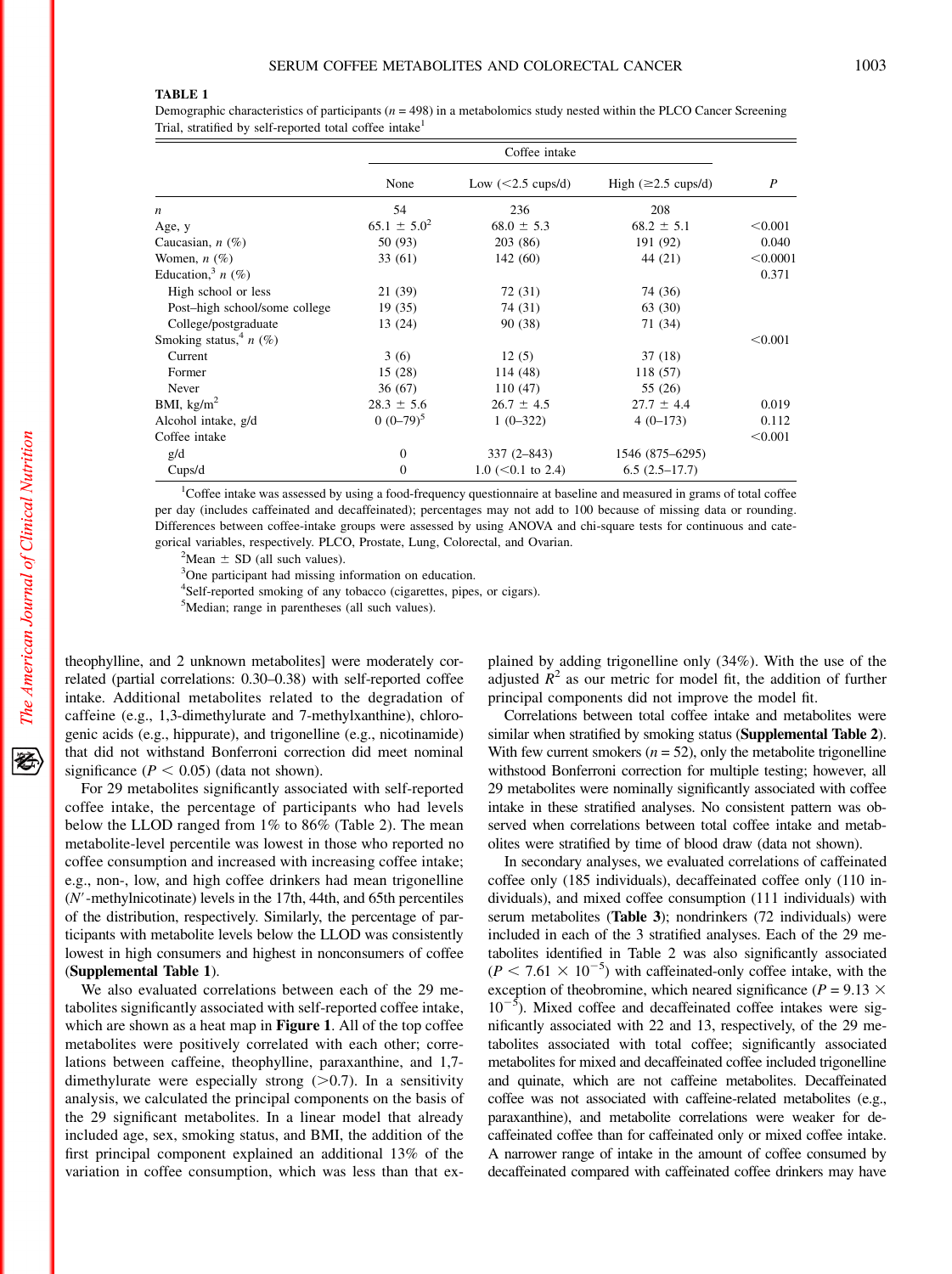## 1004 GUERTIN ET AL.

# TABLE 2

Serum metabolites associated with self-reported total coffee intake in a nested case-control study within the PLCO Cancer Screening Trial  $(n = 498)$  $participants)^1$ 

|                                       | Mean percentile of metabolite distribution<br>by level of coffee intake <sup>2</sup> |                 |                  | Participants with                         |                                    |                          |
|---------------------------------------|--------------------------------------------------------------------------------------|-----------------|------------------|-------------------------------------------|------------------------------------|--------------------------|
| Serum metabolite                      | None $(n = 54)$                                                                      | Low $(n = 236)$ | High $(n = 208)$ | metabolites below<br>the LLOD, $n$ $(\%)$ | Partial correlation<br>coefficient | $\boldsymbol{P}$         |
| Cases/controls, $n$                   | 26/28                                                                                | 118/118         | 107/101          |                                           |                                    |                          |
| Trigonelline $(N'$ -methylnicotinate) | 17.0                                                                                 | 44.2            | 65.0             | 111(22)                                   | 0.608                              | $4.26\times10^{-51}$     |
| Quinate                               | 17.7                                                                                 | 44.2            | 64.7             | 95 (19)                                   | 0.585                              | $1.62 \times 10^{-46}$   |
| X_12039                               | 22.7                                                                                 | 44.2            | 63.4             | 175(35)                                   | 0.507                              | $1.26 \times 10^{-33}$   |
| X_13741                               | 26.5                                                                                 | 43.1            | 63.7             | 169 (34)                                  | 0.455                              | $1.42 \times 10^{-26}$   |
| X_12816                               | 23.8                                                                                 | 43.0            | 64.5             | 231 (46)                                  | 0.452                              | $3.47\times10^{-26}$     |
| X_14465                               | 22.1                                                                                 | 44.0            | 63.9             | 99 (20)                                   | 0.451                              | $4.87\,\times\,10^{-26}$ |
| X 14473                               | 22.1                                                                                 | 44.3            | 63.9             | 99 (20)                                   | 0.451                              | $4.87\times10^{-26}$     |
| X_17185                               | 27.0                                                                                 | 43.3            | 63.4             | 199 (40)                                  | 0.429                              | $1.84\times10^{-23}$     |
| X 12230                               | 25.3                                                                                 | 44.3            | 62.6             | 195 (39)                                  | 0.423                              | $8.61\,\times\,10^{-23}$ |
| Paraxanthine                          | 30.8                                                                                 | 42.7            | 63.0             | 29(6)                                     | 0.383                              | $1.12 \times 10^{-18}$   |
| $N-(2$ -furoyl)glycine                | 27.0                                                                                 | 46.1            | 60.2             | 209(42)                                   | 0.355                              | $4.22 \times 10^{-16}$   |
| Catechol sulfate                      | 28.3                                                                                 | 44.7            | 61.4             | 3(1)                                      | 0.352                              | $7.51 \times 10^{-16}$   |
| Caffeine                              | 32.6                                                                                 | 45.1            | 59.8             | 19(4)                                     | 0.327                              | $1.02 \times 10^{-13}$   |
| X 05426                               | 29.3                                                                                 | 44.2            | 61.7             | 21(4)                                     | 0.324                              | $1.6\times10^{-13}$      |
| 1-Methylxanthine                      | 33.8                                                                                 | 44.2            | 60.6             | 194 (39)                                  | 0.315                              | $7.7\times10^{-13}$      |
| Theophylline                          | 32.9                                                                                 | 44.4            | 60.6             | 61(12)                                    | 0.306                              | $4.06 \times 10^{-12}$   |
| X_12329                               | 34.6                                                                                 | 45.8            | 58.5             | 321 (65)                                  | 0.302                              | $7.22 \times 10^{-12}$   |
| 1,3,7-Trimethylurate                  | 37.2                                                                                 | 45.1            | 58.7             | 284 (57)                                  | 0.266                              | $2.03 \times 10^{-9}$    |
| 3-Hydroxyhippurate                    | 35.3                                                                                 | 48.9            | 55.0             | 292 (59)                                  | 0.221                              | $7.04 \times 10^{-7}$    |
| 1,7-Dimethylurate                     | 40.3                                                                                 | 44.9            | 58.1             | 227(46)                                   | 0.219                              | $9.52 \times 10^{-7}$    |
| 1-Methylurate                         | 40.7                                                                                 | 43.8            | 59.4             | 264(53)                                   | 0.210                              | $2.7\times10^{-6}$       |
| X 14291                               | 32.6                                                                                 | 46.4            | 58.3             | 99 (20)                                   | 0.202                              | $6.13 \times 10^{-6}$    |
| X_14374                               | 36.6                                                                                 | 46.3            | 57.4             | 15(3)                                     | 0.202                              | $6.5\times10^{-6}$       |
| Cyclo(leu-pro)                        | 35.0                                                                                 | 48.4            | 55.5             | 257(52)                                   | 0.199                              | $8.14 \times 10^{-6}$    |
| 4-Vinylphenol sulfate                 | 34.5                                                                                 | 46.1            | 58.2             | 34(7)                                     | 0.188                              | $2.65 \times 10^{-5}$    |
| 3-(3-Hydroxyphenyl) propionate        | 43.2                                                                                 | 49.7            | 52.1             | 430 (86)                                  | 0.183                              | $4.27 \times 10^{-5}$    |
| Theobromine                           | 46.1                                                                                 | 45.8            | 55.6             | 20(4)                                     | 0.182                              | $4.61 \times 10^{-5}$    |
| X_12734                               | 37.4                                                                                 | 46.1            | 57.6             | 254(51)                                   | 0.179                              | $6.16 \times 10^{-5}$    |
| Cinnamoylglycine                      | 41.9                                                                                 | 50.4            | 51.4             | 335 (67)                                  | 0.178                              | $7.37 \times 10^{-5}$    |

<sup>1</sup>Only significant associations from the linear regression of ln(metabolite) on ln(coffee) are shown; self-reported coffee intake was reported at baseline on the baseline food-frequency questionnaire; metabolites with the prefix X\_ are of unknown identity. Partial correlations were determined between ln(metabolite) and ln(coffee) adjusted for sex, tobacco smoking status (current, former, and never), age (continuous), and BMI (continuous). P values are from the linear regression of ln(metabolite) on ln(coffee) adjusted for sex, tobacco smoking status (current, former, and never), age (continuous), and BMI (continuous). Bonferroni-corrected level of significance,  $P < 7.61 \times 10^{-5}$ . LLOD, lower limit of detection; PLCO, Prostate, Lung, Colorectal, and Ovarian.

<sup>2</sup>Average percentile of overall metabolite distribution represented by each category of coffee consumption; the average percentile was calculated by assigning a ranking for each participant for each metabolite of interest and dividing by the total number of individuals to convert the ranking into a percentile; within each category of coffee intake, percentiles were averaged for a given metabolite to calculate an average percentile. None, low, and high coffee intakes were defined as  $0, \le 2.5$ , and  $\ge 2.5$  cups/d, respectively.

partially accounted for the weaker correlations between selfreported decaffeinated coffee intake and metabolites; median intakes (ranges) reported were 1.1 cups/d  $(<0.1–7.5$  cups/d) and 3.6 cups/d  $(<0.1-10.1$  cups/d), respectively.

Next, we investigated associations between the 29 coffeeassociated serum metabolites identified herein and colorectal cancer. For metabolites for which  $\leq$ 20% of the sample had undetectable levels for a given metabolite, we compared individuals with high levels of the metabolite with those with low or undetectable levels (Table 4). Individuals with higher compared with lower levels of theophylline (OR for 90th compared with 10th percentiles: 0.44; 95% CI: 0.25, 0.79; P-linear trend = 0.006), caffeine (OR for 90th compared with 10th percentiles: 0.56; 95% CI: 0.35, 0.89; P-linear trend  $= 0.015$ ), and paraxanthine (OR for 90th compared with 10th percentiles: 0.58; 95% CI: 0.36, 0.94; P-linear trend = 0.027) had lower risk of colorectal cancer. For metabolites for which  $\geq 20\%$ 

of the sample had undetectable levels, we compared individuals with low (i.e., detectable levels but below the median) and high (i.e., above the median) metabolite levels to those with undetectable levels (Table 5); no significant associations were observed in this set of metabolites. Similarly, the modest inverse association between self-reported coffee intake (OR for high compared with no consumption: 0.85; 95% CI: 0.43, 1.72; OR for low compared with no consumption: 0.90; 95% CI: 0.46, 1.74; P-linear trend  $=$ 0.453) was NS.

## DISCUSSION

We identified 29 serum metabolites associated with selfreported usual coffee intake in free-living US adults. Of these metabolites, theophylline, caffeine, and paraxanthine were inversely associated with colorectal cancer. In contrast and as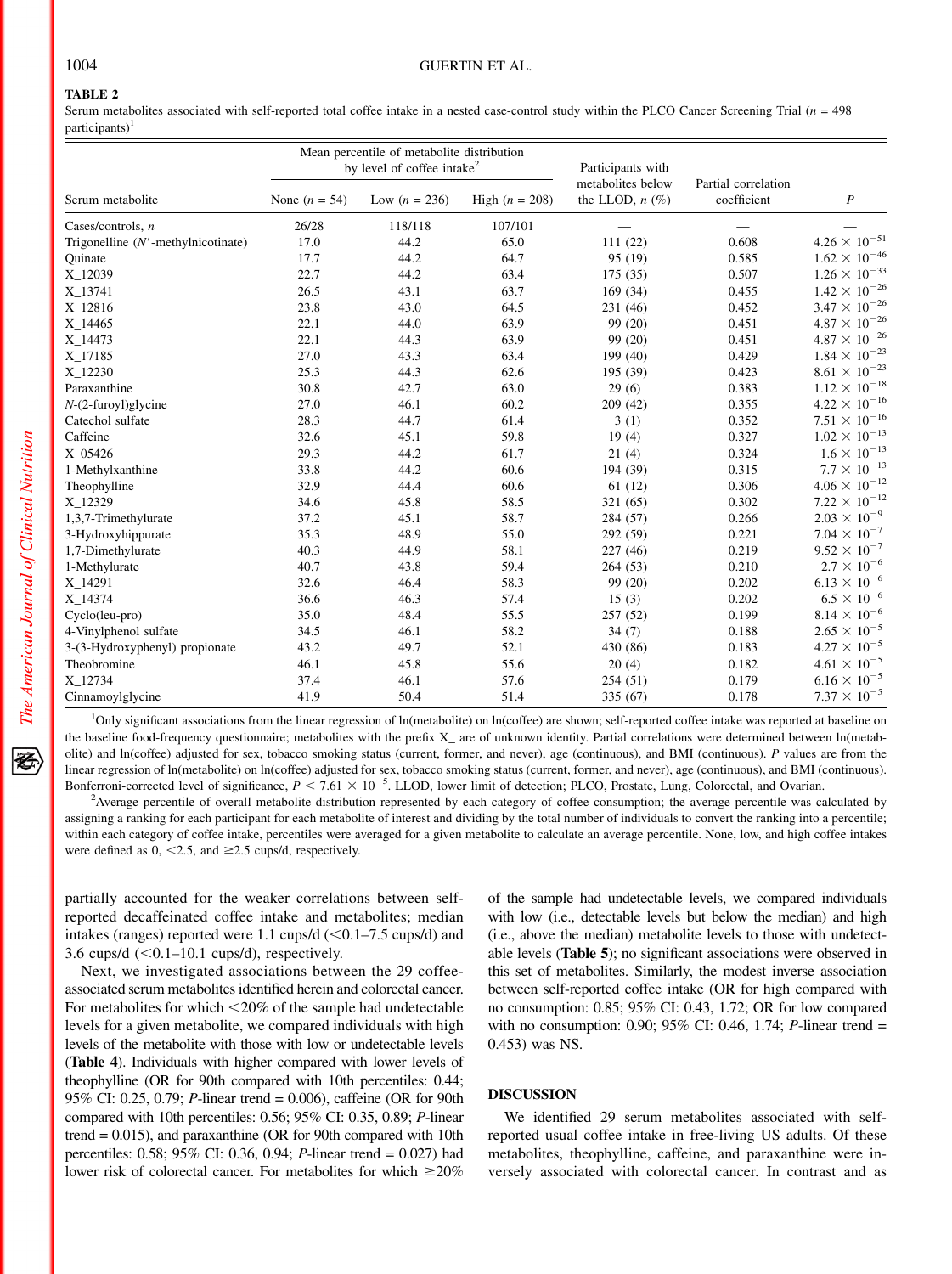## SERUM COFFEE METABOLITES AND COLORECTAL CANCER 1005



**FIGURE 1** Metabolites with statistically significant coffee-metabolite associations ( $P < 7.61 \times 10^{-5}$ ; Bonferroni-corrected threshold,  $P = 0.05$  divided by the total number of metabolites detected) were highly intercorrelated.

previously reported in this cohort (39), the association between self-reported coffee intake and colorectal cancer was weakly inverse but NS. Although the self-reported recall of coffee consumption is one of the most accurately assessed aspects of diet by using FFQs (40), it can misclassify exposure because the actual metabolites to which an individual is exposed may vary considerably as a result of differences in coffee consumption (e.g., bean type, roast, and preparation method) (41–44) and individual metabolism (e.g., genotype and gut microbial composition) (21–23). Therefore, coffee biomarkers identified using untargeted metabolomic profiling may more accurately classify

the exposure of participants to coffee compounds by serving as an integrated exposure measure (24).

Few previous studies have used untargeted metabolomic profiling to identify biomarkers of habitual coffee intake (45). The most comparable study, from Rothwell et al. (45), compared urine samples of high  $(n = 20)$  and low  $(n = 19)$  coffee consumers. Eleven of our coffee-associated serum metabolites matched (1-methylxanthine, 1,7-dimethyluate, 1-methylurate, trigonelline, paraxanthine, 3-hydroxyhippurate, and caffeine) or were closely related to [cyclo(ile-pro), dimethylxanthine glucuronide, trimethylurate, and 1,3- or 3,7-dimethylurate] the coffee-associated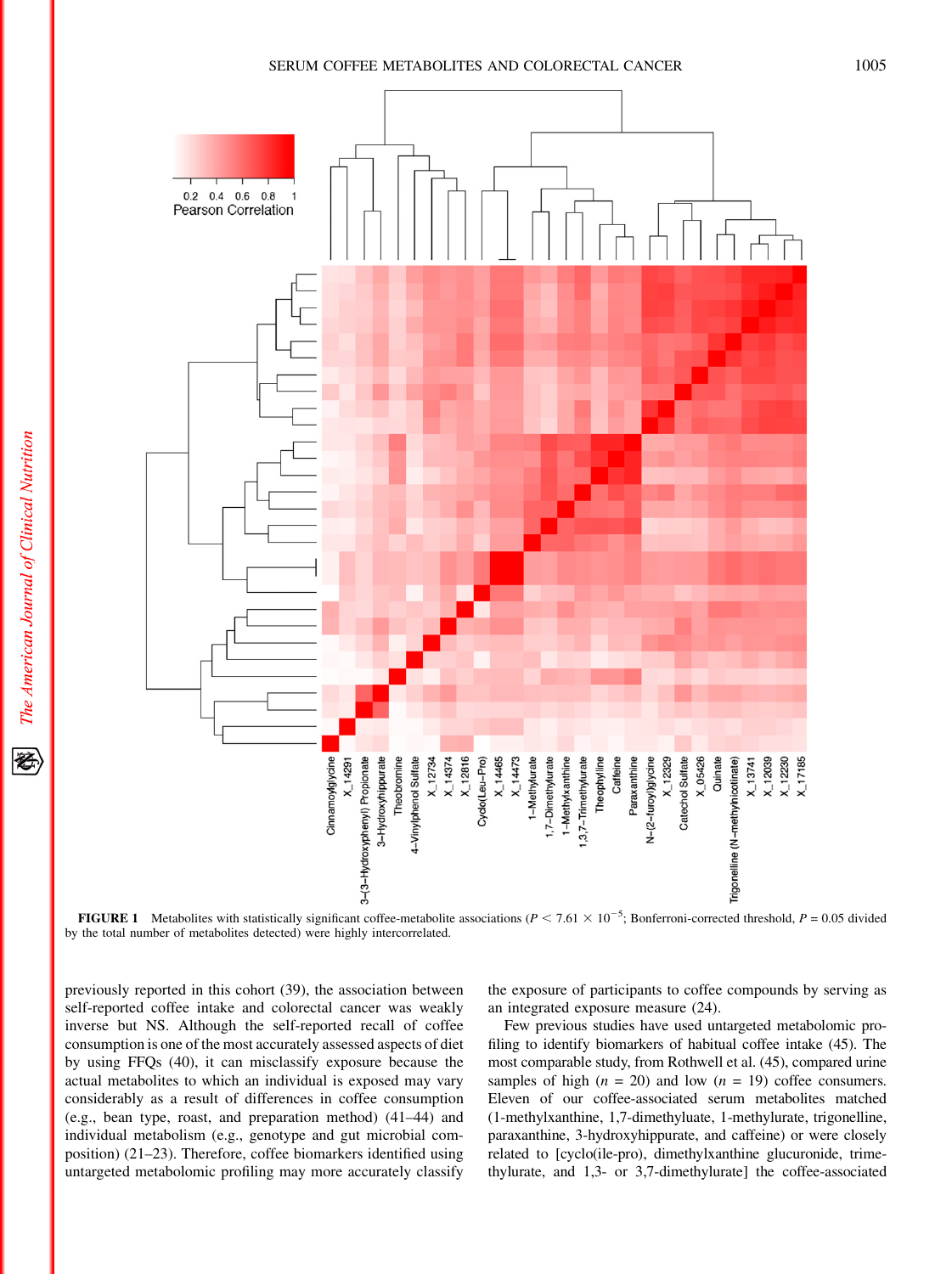## TABLE 3

Serum metabolites associated with self-reported total coffee intake by type of coffee consumption compared with nonconsumers in a nested case-control study within the PLCO Cancer Screening Trial  $(n = 478)^1$ 

|                                       | Coffee-metabolite associations by type of coffee consumption |                             |                                                      |                          |                                         |                          |
|---------------------------------------|--------------------------------------------------------------|-----------------------------|------------------------------------------------------|--------------------------|-----------------------------------------|--------------------------|
| Serum metabolite                      | Caffeinated only compared<br>with none $(n = 257)$           |                             | Decaffeinated only compared<br>with none $(n = 182)$ |                          | Mixed compared<br>with none $(n = 183)$ |                          |
|                                       | Partial Pearson<br>correlation                               | $\boldsymbol{P}$            | Partial Pearson<br>correlation                       | $\boldsymbol{P}$         | Partial Pearson<br>correlation          | $\boldsymbol{P}$         |
| Trigonelline $(N'$ -methylnicotinate) | 0.593                                                        | $5.54 \times 10^{-46} *$    | 0.426                                                | $3.76 \times 10^{-22} *$ | 0.523                                   | $1.81 \times 10^{-34} *$ |
| Quinate                               | 0.569                                                        | $1.01 \times 10^{-41*}$     | 0.471                                                | $1.96 \times 10^{-27} *$ | 0.510                                   | $1.75 \times 10^{-32*}$  |
| X_12039                               | 0.493                                                        | $3.16 \times 10^{-30*}$     | 0.357                                                | $1.23 \times 10^{-15} *$ | 0.415                                   | $4.78 \times 10^{-21} *$ |
| X_13741                               | 0.479                                                        | $1.90 \times 10^{-28} *$    | 0.338                                                | $5.05 \times 10^{-14*}$  | 0.371                                   | $7.46 \times 10^{-17*}$  |
| X_12816                               | 0.456                                                        | $1.56 \times 10^{-25} *$    | 0.289                                                | $1.70 \times 10^{-10*}$  | 0.422                                   | $8.28 \times 10^{-22} *$ |
| X_14465                               | 0.434                                                        | $4.33 \times 10^{-23} *$    | 0.262                                                | $7.36 \times 10^{-9*}$   | 0.381                                   | $1.11\times10^{-17*}$    |
| X_14473                               | 0.434                                                        | $4.33 \times 10^{-23*}$     | 0.262                                                | $7.36 \times 10^{-9*}$   | 0.381                                   | $1.11 \times 10^{-17*}$  |
| X_17185                               | 0.459                                                        | $6.06 \times 10^{-26} *$    | 0.278                                                | $8.19 \times 10^{-10*}$  | 0.340                                   | $3.32 \times 10^{-14} *$ |
| X_12230                               | 0.448                                                        | $1.35 \times 10^{-24} *$    | 0.298                                                | $4.26 \times 10^{-11*}$  | 0.363                                   | $3.74 \times 10^{-16*}$  |
| Paraxanthine <sup>2</sup>             | 0.467                                                        | $7.68 \times 10^{-27} *$    | 0.109                                                | $1.81 \times 10^{-2}$    | 0.354                                   | $2.59 \times 10^{-15} *$ |
| $N-(2$ -furoyl)glycine                | 0.338                                                        | $4.95 \times 10^{-14*}$     | 0.236                                                | $2.26 \times 10^{-7}$ *  | 0.271                                   | $2.35 \times 10^{-9*}$   |
| Catechol sulfate                      | 0.325                                                        | $4.74 \times 10^{-13} *$    | 0.253                                                | $2.45 \times 10^{-8}$ *  | 0.282                                   | $4.50 \times 10^{-10*}$  |
| Caffeine <sup>2</sup>                 | 0.401                                                        | $1.38 \times 10^{-19*}$     | 0.057                                                | $2.16 \times 10^{-1}$    | 0.297                                   | $5.03 \times 10^{-11*}$  |
| X_05426                               | 0.343                                                        | $2.01 \times 10^{-14*}$     | 0.213                                                | $3.08 \times 10^{-6*}$   | 0.272                                   | $2.10\times10^{-9} *$    |
| $1$ -Methylxanthine <sup>2</sup>      | 0.417                                                        | $3.38 \times 10^{-21} *$    | 0.040                                                | $3.84 \times 10^{-1}$    | 0.308                                   | $7.71 \times 10^{-12} *$ |
| Theophylline <sup>2</sup>             | 0.370                                                        | $1.01 \times 10^{-16*}$     | 0.029                                                | $5.32 \times 10^{-1}$    | 0.303                                   | $1.81 \times 10^{-11*}$  |
| X 12329                               | 0.306                                                        | $1.12 \times 10^{-11*}$     | 0.180                                                | $8.75 \times 10^{-5}$    | 0.235                                   | $2.37\times10^{-7}\ast$  |
| $1,3,7$ -Trimethylurate <sup>2</sup>  | 0.362                                                        | $4.88 \times 10^{-16*}$     | 0.010                                                | $8.32 \times 10^{-1}$    | 0.225                                   | $8.23\times10^{-7}\ast$  |
| 3-Hydroxyhippurate                    | 0.212                                                        | $3.43 \times 10^{-6*}$      | 0.156                                                | $6.75 \times 10^{-4}$    | 0.198                                   | $1.52 \times 10^{-5} *$  |
| 1,7-Dimethylurate <sup>2</sup>        | 0.323                                                        | $6.23 \times 10^{-13*}$     | 0.052                                                | $2.62 \times 10^{-1}$    | 0.196                                   | $1.80 \times 10^{-5*}$   |
| $1$ -Methylurate <sup>2</sup>         | 0.271                                                        | $2.29 \times 10^{-9*}$      | 0.014                                                | $7.65 \times 10^{-1}$    | 0.181                                   | $7.80\times10^{-5}$      |
| X_14291                               | 0.183                                                        | $6.53 \times 10^{-5} *$     | 0.122                                                | $8.15 \times 10^{-3}$    | 0.191                                   | $3.15 \times 10^{-5*}$   |
| X_14374                               | 0.211                                                        | $3.70 \times 10^{-6*}$      | 0.132                                                | $4.04 \times 10^{-3}$    | 0.148                                   | $1.29 \times 10^{-3}$    |
| Cyclo(leu-pro)                        | 0.193                                                        | $2.41 \times 10^{-5}$ *     | 0.130                                                | $4.62 \times 10^{-3}$    | 0.139                                   | $2.47 \times 10^{-3}$    |
| 4-Vinylphenol sulfate                 | 0.191                                                        | $2.88\,\times\,10^{-5}\ast$ | 0.162                                                | $4.16 \times 10^{-4}$    | 0.139                                   | $2.54\times10^{-3}$      |
| 3-(3-Hydroxyphenyl) propionate        | 0.202                                                        | $1.00\times10^{-5} *$       | 0.125                                                | $6.76 \times 10^{-3}$    | 0.150                                   | $1.13 \times 10^{-3}$    |
| Theobromine <sup>2</sup>              | 0.179                                                        | $9.13 \times 10^{-5*}$      | 0.059                                                | $2.01 \times 10^{-1}$    | 0.133                                   | $3.70 \times 10^{-3}$    |
| X 12734                               | 0.227                                                        | $6.40 \times 10^{-7*}$      | 0.145                                                | $1.64 \times 10^{-3}$    | 0.175                                   | $1.36 \times 10^{-4}$    |
| Cinnamoylglycine                      | 0.184                                                        | $6.00\times10^{-5} *$       | 0.095                                                | $3.98 \times 10^{-2}$    | 0.202                                   | $1.02 \times 10^{-5*}$   |

<sup>1</sup>Only significant metabolites from the main analysis are shown; the type of coffee intake was self-reported during follow-up on the Dietary Health Questionnaire; individuals with missing types of coffee intake  $(n = 20)$  were excluded. Each group of comparisons included  $n = 47$  nondrinkers. Metabolites with the prefix X<sub>\_</sub> are of unknown identity. Partial correlations were determined between ln(metabolite) and relevant ln(coffee) (grams per day of caffeinated, decaffeinated, or mixed) adjusted for sex, tobacco smoking status (current, former, never), age (continuous), and BMI (continuous). P values are from the linear regression of relevant ln(coffee) (grams per of caffeinated, decaffeinated, or mixed) on ln(metabolite) adjusted for sex, tobacco smoking status (current, former, and never), age (continuous), and BMI (continuous). \*Significant associations from the linear regression of ln(metabolite) on ln(coffee). Bonferronicorrected level of significance,  $P < 7.61 \times 10^{-5}$ . PLCO, Prostate, Lung, Colorectal, and Ovarian.

<sup>2</sup>Caffeine and known caffeine metabolites.

urinary metabolites identified in this study. In addition, this casecontrol study nested within the PLCO Cancer Screening Trial was previously used to explore the cross-sectional associations of metabolites with usual dietary intake (25); Guertin et al. (25) showed that some of the strongest dietary-metabolite correlates were for coffee; these metabolites included trigonelline, quinate, 1-methylxanthine, paraxanthine, N-2-(furoyl)glycine, and catechol sulfate. In the current analysis, we focused on coffee-related metabolites with the a priori hypothesis that coffee-associated metabolites are inversely related to risk of colorectal cancer. Furthermore, we expanded on previous findings by investigating metabolites of both known and unknown identities.

Of 29 metabolites associated with self-reported coffee intake in our study, all 17 compounds of known identity could be plausibly linked to coffee (Figure 2). The human metabolism of caffeine,

which is naturally present in green coffee beans and largely unaffected by roasting, has been well documented (21, 46, 47); caffeine and 7 caffeine metabolites (highlighted in blue in Figure 2) were significantly associated with coffee intake in our study. Three metabolites (catechol sulfate, 3-hydroxyhippurate, and 4-vinylphenol sulfate; highlighted in red in Figure 2) are related to benzoate metabolism. Benzoate is naturally present in coffee and also a downstream metabolite of chlorogenic acids, which are largely metabolized by microbial enzymes in the lower gastrointestinal tract (23, 48–50). Catechol, which is a degradation product of benzoate (46, 51), is formed from naturally occurring chlorogenic acids during coffee roasting and is conjugated to sulfate in plasma (52). The related metabolite 3-hydroxhippurate contains a benzoyl group and is a downstream metabolite of 5-Ocaffeoylquinic acid (53), which is the most abundant chlorogenic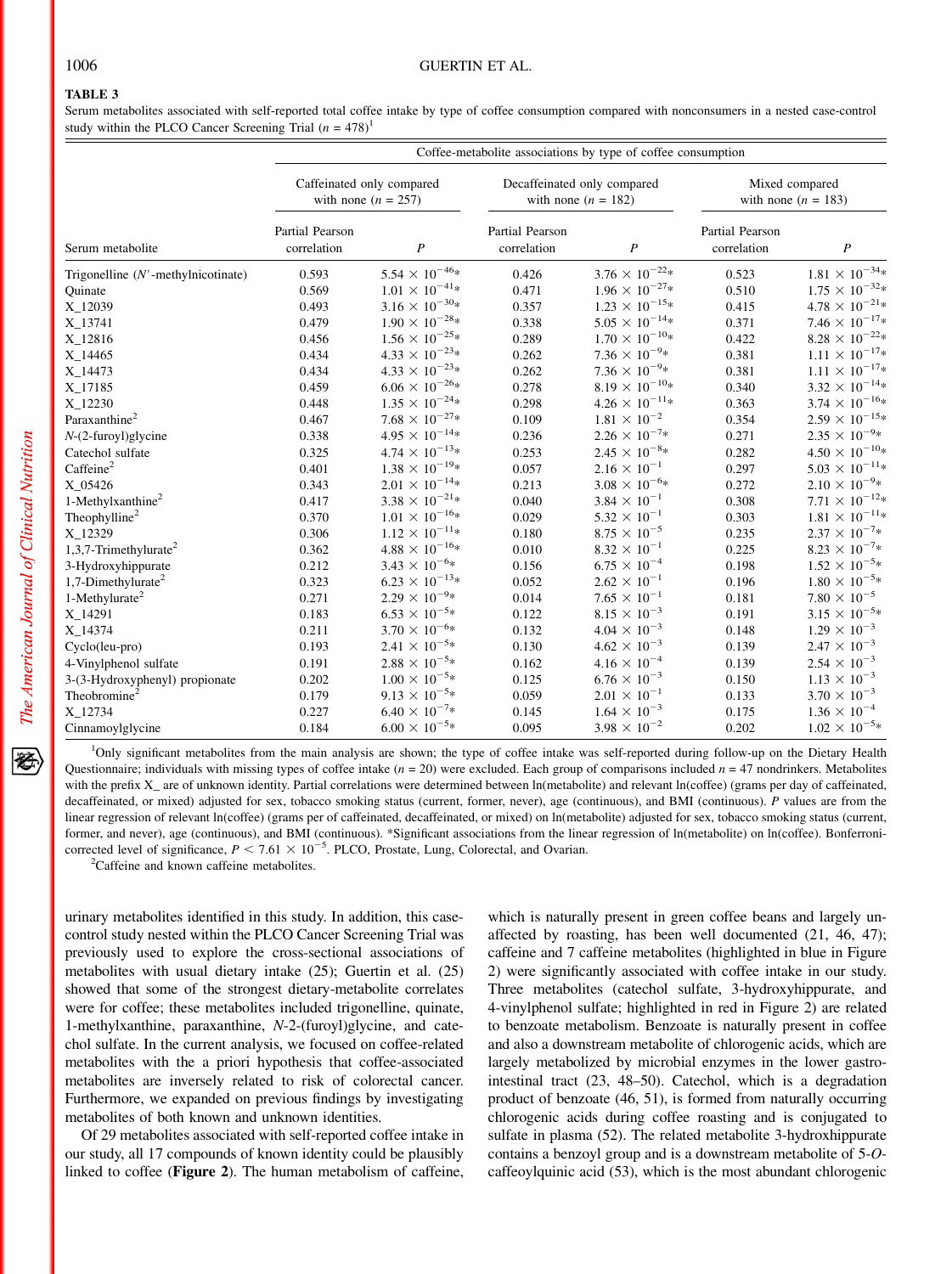#### TABLE 4

ORs (95% CIs) for coffee-associated metabolites and diagnosis of colorectal cancer in a nested study within the PLCO Cancer Screening Trial ( $n = 251$  incident cases and  $n = 247$  controls) by using conditional logistic regression for metabolites with  $\leq$ 20% of individuals below the lower limit of detection<sup>1</sup>

| Name                  |                  | High metabolite levels<br>compared with none/low | 90th compared with 10th<br>percentiles for each continuously |                |
|-----------------------|------------------|--------------------------------------------------|--------------------------------------------------------------|----------------|
|                       | Undetectable/low | High                                             | measured metabolite                                          | P-linear trend |
| Theophylline          | Reference        | 0.75(0.51, 1.09)                                 | 0.44(0.25, 0.79)                                             | $0.006*$       |
| Cases/controls, n     | 147/132          | 104/115                                          |                                                              |                |
| Caffeine              | Reference        | 0.81(0.55, 1.20)                                 | 0.56(0.35, 0.89)                                             | $0.015*$       |
| Cases/controls, $n$   | 133/125          | 118/122                                          |                                                              |                |
| Paraxanthine          | Reference        | 0.93(0.63, 1.36)                                 | 0.58(0.36, 0.94)                                             | $0.027*$       |
| Cases/controls, $n$   | 133/130          | 118/117                                          |                                                              |                |
| X_05426               | Reference        | 0.83(0.58, 1.20)                                 | 0.66(0.41, 1.05)                                             | 0.080          |
| Cases/controls, $n$   | 134/125          | 117/122                                          |                                                              |                |
| X 14374               | Reference        | 0.85(0.59, 1.22)                                 | 0.82(0.53, 1.26)                                             | 0.366          |
| Cases/controls, $n$   | 133/123          | 118/124                                          |                                                              |                |
| Theobromine           | Reference        | 0.94(0.65, 1.34)                                 | 0.83(0.54, 1.28)                                             | 0.405          |
| Cases/controls, $n$   | 133/126          | 118/121                                          |                                                              |                |
| Catechol sulfate      | Reference        | 0.98(0.66, 1.43)                                 | 0.83(0.49, 1.39)                                             | 0.473          |
| Cases/controls, $n$   | 125/125          | 126/122                                          |                                                              |                |
| Ouinate               | Reference        | 0.90(0.61, 1.33)                                 | 0.83(0.48, 1.44)                                             | 0.508          |
| Cases/controls. $n$   | 150/146          | 101/101                                          |                                                              |                |
| 4-Vinylphenol sulfate | Reference        | 0.92(0.63, 1.34)                                 | 1.09(0.63, 1.87)                                             | 0.759          |
| Cases/controls, n     | 134/132          | 117/115                                          |                                                              |                |

<sup>1</sup>Conditional logistic regression of case/control status on categorized relative level of metabolite; ln(metabolite) was rank ordered into low compared with high categories by the median (varied by metabolite). All models were adjusted for tobacco smoking status (current, former, and never), age, and BMI (continuous). Cases and controls were incidence-density matched to cases on age (5-y intervals), year of randomization, season of blood draw, sex, and race. Metabolites with the prefix X\_ are of unknown identity. ORs compared subjects with levels below the median value (none/low) to those with levels above the median (high). To have an adequately sized reference group, in these models, individuals with metabolite levels below the lower limit of detection are included in the reference category of those below the median value; none refers to relative metabolite levels below the lower limit of detection. Metabolites with statistically significant coffee-metabolite associations are shown ( $P < 7.61 \times 10^{-5}$ ; Bonferroni-corrected threshold,  $P = 0.05$  divided by the total number of metabolites detected). Metabolites are ordered by P-linear trend. P-linear trend values are from a conditional logistic regression of case/control status on ln(metabolite). \*Significant associations. PLCO, Prostate, Lung, Colorectal, and Ovarian.

acid in coffee (44). Finally, 4-vinylphenol sulfate is the sulfatebound form of a vinyl derivative of the coffee constituent 4 hydroxycinnamic acid (i.e., p-coumarate) that is produced by some lactic acid bacteria (i.e., Lactobacillus) (54, 55). Whether 4-vinylphenol is formed endogenously from p-coumarate or in coffee beans and then ingested is unclear.

Metabolites highlighted in yellow and gray in Figure 2 are compounds or metabolites of compounds that occur naturally in green coffee beans or are produced by roasting. Quinate (highlighted in yellow in Figure 2) may be ingested or formed from 5-O-caffeoylquinic acid by gut bacteria (23, 48, 53). Similarly, 3-(3-hydroxyphenyl) propionate (highlighted in orange in Figure 2) is likely formed from 5-O-caffeoylquinic acid by gut bacteria (23, 48, 53). Cinnamoylglycine is the glycine conjugate of cinnamic acid; it is unknown whether cinnamoylglycine is formed endogenously from plant cinnamate or excreted in its ingested form  $(56)$ . The furan-derived precursors of  $N-(2$ -furoyl)glycine and cyclo(leu-pro) are probable byproducts of coffee roasting (57, 58). Trigonelline is an alkaloid in green coffee beans that is degraded to some extent during roasting to produce niacin (i.e., vitamin B-3) (59), which has been shown to suppress colonic inflammation and carcinogenesis in mice (60).

Caffeine, which is metabolized in the liver by the cytochrome P450 oxidase enzyme system into theophylline and paraxanthine (21, 47), may directly reduce colorectal cancer risk. For example, studies showed that caffeinated coffee stimulates colonic motor activity to a greater extent than does decaffeinated coffee (61), caffeine inhibits colon cancer cell growth (62), and theophylline induces apoptosis in cancer cell lines (63). Alternatively, caffeine and theophylline may more closely approximate exposure to bioactive compounds in coffee that are involved in the cause of colorectal cancer. For example, of the 2 predominantly consumed coffee species Coffea canephora (i.e., robusta) and Coffea arabica (i.e., arabica), the former has a higher concentration of caffeine, caffeic acid, and soluble fiber than the latter (44). Caffeic acid, which has been shown to high antioxidant capacity in cells peaks in human plasma within 1 h of coffee consumption and is mainly current in glucuronate- and sulfate-bound forms (65). Consequently, future metabolomics studies of coffee intake and colorectal cancer should consider other biofluids including urine (66) and feces. A third possibility is that serum caffeine and theophylline levels are associated with an extraneous factor that is also associated with decreased risk of colorectal cancer. Finally, we could not discount chance as a possible explanation for our findings.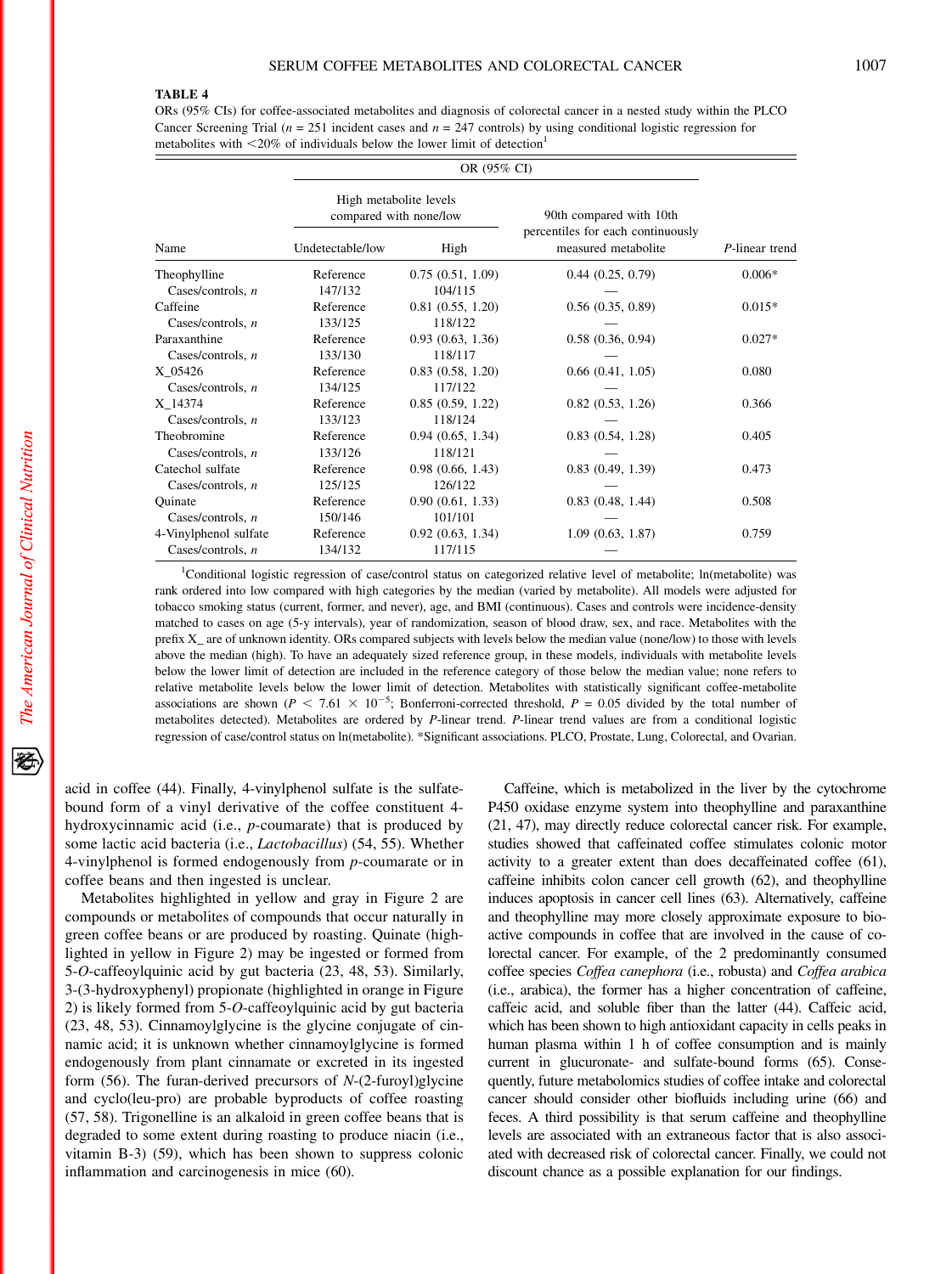## 1008 GUERTIN ET AL.

## TABLE 5

ORs (95% CIs) for coffee-associated metabolites and diagnosis of colorectal cancer in a nested study within the PLCO Cancer Screening Trial (n = 251 incident cases and  $n = 247$  controls) by using conditional logistic regression for metabolites with  $\geq 20\%$  of individuals below the lower limit of detection<sup>1</sup>

|                                       | OR (95% CI)                                                   |                       |                       |                                                          |                |  |
|---------------------------------------|---------------------------------------------------------------|-----------------------|-----------------------|----------------------------------------------------------|----------------|--|
| Name                                  | Low and high relative metabolite levels<br>compared with none |                       |                       | 90th compared with 10th                                  |                |  |
|                                       | Undetectable                                                  | Low                   | High                  | percentiles for each continuously<br>measured metabolite | P-linear trend |  |
| 1-Methylxanthine                      | Reference                                                     | 0.81(0.51, 1.28)      | 0.63(0.39, 1.02)      | 0.65(0.41, 1.05)                                         | 0.080          |  |
| Cases/controls, $n$                   | 105/89                                                        | 76/76                 | 70/82                 |                                                          |                |  |
| 1,7-Dimethylurate                     | Reference                                                     | 0.77(0.49, 1.22)      | 0.76(0.49, 1.19)      | 0.72(0.46, 1.12)                                         | 0.140          |  |
| Cases/controls, $n$                   | 120/107                                                       | 66/69                 | 65/71                 |                                                          |                |  |
| Cyclo(leu-pro)                        | Reference                                                     | 0.95(0.60, 1.51)      | 0.70(0.44, 1.09)      | 0.74(0.50, 1.11)                                         | 0.146          |  |
| Cases/controls, $n$                   | 134/124                                                       | 63/57                 | 55/66                 |                                                          |                |  |
| $N-(2$ -furoyl)glycine                | Reference                                                     | $0.68$ $(0.43, 1.08)$ | $0.83$ $(0.52, 1.32)$ | 0.77(0.49, 1.24)                                         | 0.283          |  |
| Cases/controls, $n$                   | 110/99                                                        | 66/78                 | 75/70                 |                                                          |                |  |
| 3-Hydroxyhippurate                    | Reference                                                     | 0.87(0.54, 1.40)      | $0.83$ $(0.50, 1.37)$ | 0.79(0.50, 1.24)                                         | 0.297          |  |
| Cases/controls, $n$                   | 149/143                                                       | 51/52                 | 51/52                 |                                                          |                |  |
| X <sub>14291</sub>                    | Reference                                                     | 1.04(0.62, 1.73)      | 0.84(0.50, 1.41)      | 0.78(0.46, 1.33)                                         | 0.367          |  |
| Cases/controls, $n$                   | 51/48                                                         | 102/97                | 98/102                |                                                          |                |  |
| 1,3,7-Trimethylurate                  | Reference                                                     | 0.83(0.51, 1.36)      | 0.83(0.51, 1.35)      | 82 (0.52, 1.28)                                          | 0.380          |  |
| Cases/controls, $n$                   | 145/139                                                       | 53/54                 | 53/54                 |                                                          |                |  |
| X 13741                               | Reference                                                     | 0.88(0.58, 1.37)      | 0.90(0.57, 1.44)      | 0.85(0.53, 1.36)                                         | 0.489          |  |
|                                       |                                                               |                       |                       |                                                          |                |  |
| Cases/controls, $n$                   | 84/85                                                         | 81/83                 | 86/79                 |                                                          |                |  |
| X 12816                               | Reference                                                     | 1.13(0.72, 1.78)      | 0.89(0.57, 1.41)      | 0.85(0.54, 1.36)                                         | 0.499          |  |
| Cases/controls, $n$                   | 115/116                                                       | 73/60                 | 63/71                 |                                                          |                |  |
| Trigonelline $(N'$ -methylnicotinate) | Reference                                                     | $0.78$ $(0.48, 1.28)$ | 0.77(0.46, 1.23)      | 0.85(0.50, 1.45)                                         | 0.558          |  |
| Cases/controls, $n$                   | 58/53                                                         | 94/99                 | 99/95                 |                                                          |                |  |
| Cinnamoylglycine                      | Reference                                                     | 0.81(0.48, 1.34)      | 0.85(0.51, 1.42)      | 0.89(0.60, 1.32)                                         | 0.561          |  |
| Cases/controls, $n$                   | 174/161                                                       | 37/44                 | 40/42                 |                                                          |                |  |
| X 12230                               | Reference                                                     | 0.95(0.61, 1.48)      | 0.92(0.58, 1.45)      | 0.87(0.54, 1.39)                                         | 0.561          |  |
| Cases/controls, $n$                   | 96/99                                                         | 78/73                 | 77/75                 |                                                          |                |  |
| X 14465                               | Reference                                                     | 1.05(0.63, 1.74)      | 0.92(0.54, 1.56)      | 0.86(0.50, 1.50)                                         | 0.601          |  |
| Cases/controls, $n$                   | 48/51                                                         | 102/97                | 101/99                |                                                          |                |  |
| X 14473                               | Reference                                                     | 1.05(0.63, 1.74)      | $0.92$ $(0.54, 1.56)$ | 0.86(0.50, 1.50)                                         | 0.601          |  |
| Cases/controls, $n$                   | 48/51                                                         | 102/97                | 101/99                |                                                          |                |  |
| 3-(3-Hydroxyphenyl) propionate        | Reference                                                     | 1.45(0.67, 3.17)      | 0.81(0.41, 1.60)      | 0.90(0.60, 1.35)                                         | 0.608          |  |
| Cases/controls, $n$                   | 214/216                                                       | 19/11                 | 18/20                 |                                                          |                |  |
| X_17185                               | Reference                                                     | 1.18(0.75, 1.86)      | 0.97(0.61, 1.56)      | 0.91(0.56, 1.49)                                         | 0.704          |  |
| Cases/controls, $n$                   | 95/104                                                        | 79/70                 | 77/73                 |                                                          |                |  |
| X_12329                               | Reference                                                     | 0.98(0.60, 1.61)      | $1.02$ $(0.62, 1.68)$ | 0.93(0.61, 1.44)                                         | 0.754          |  |
| Cases/controls, $n$                   | 159/162                                                       | 45/43                 | 47/42                 |                                                          |                |  |
| 1-Methylurate                         | Reference                                                     | 1.28(0.80, 2.05)      | 0.84(0.52, 1.35)      | 0.94(0.59, 1.49)                                         | 0.791          |  |
| Cases/controls, $n$                   | 130/134                                                       | 65/52                 | 56/61                 |                                                          |                |  |
| X 12734                               | Reference                                                     | 0.96(0.61, 1.49)      | 0.96(0.60, 1.53)      | 1.02(0.67, 1.55)                                         | 0.927          |  |
| Cases/controls, $n$                   | 126/128                                                       | 64/58                 | 61/61                 |                                                          |                |  |
| X_12039                               | Reference                                                     | 1.37(0.87, 2.15)      | 0.86(0.53, 1.39)      | 0.99(0.61, 1.59)                                         | 0.963          |  |
| Cases/controls, $n$                   | 82/93                                                         | 93/68                 | 76/86                 |                                                          |                |  |
|                                       |                                                               |                       |                       |                                                          |                |  |

<sup>1</sup>Conditional logistic regression of case/control status on categorized relative level of metabolite; ln(metabolite) was rank ordered into low compared with high categories by the median (varied by metabolite). ORs compared subjects with relative metabolite levels below the lower limit of detection (none) to those with detectable relative levels below (low) or above (high) the median relative level. All models were adjusted for tobacco smoking status (current, former, and never), age, and BMI (continuous). Cases and controls were incidence-density matched to cases on age (5-y intervals), year of randomization, season of blood draw, sex, and race. Metabolites with the prefix X\_ are of unknown identity. None refers to relative metabolite levels below the lower limit of detection (undetectable). Metabolites with statistically significant coffee-metabolite associations are shown  $(P < 7.61 \times 10^{-5}$ ; Bonferroni-corrected threshold,  $P = 0.05$ divided by the total number of metabolites detected). Metabolites are ordered by P-linear trend. P-linear trend values are from a conditional logistic regression of case/control status on ln(metabolite). PLCO, Prostate, Lung, Colorectal, and Ovarian.

Our study had several limitations. The metabolomic platform we used was more comprehensive than those used by previous epidemiologic studies of coffee metabolites (35, 67), but many compounds remain unknown. Future work should include the identification of metabolites of unknown identity that were associated with coffee herein and in other studies (45). In addition,

important chemopreventive compounds may be outside the scope of metabolomics (e.g., soluble fiber) or not easily measured in fasting serum because of their relatively short half-lives (e.g., caffeic acid). Because our primary hypothesis was that coffee metabolites are associated with colorectal cancer, we did not consider other potential sources of caffeine. In our analytic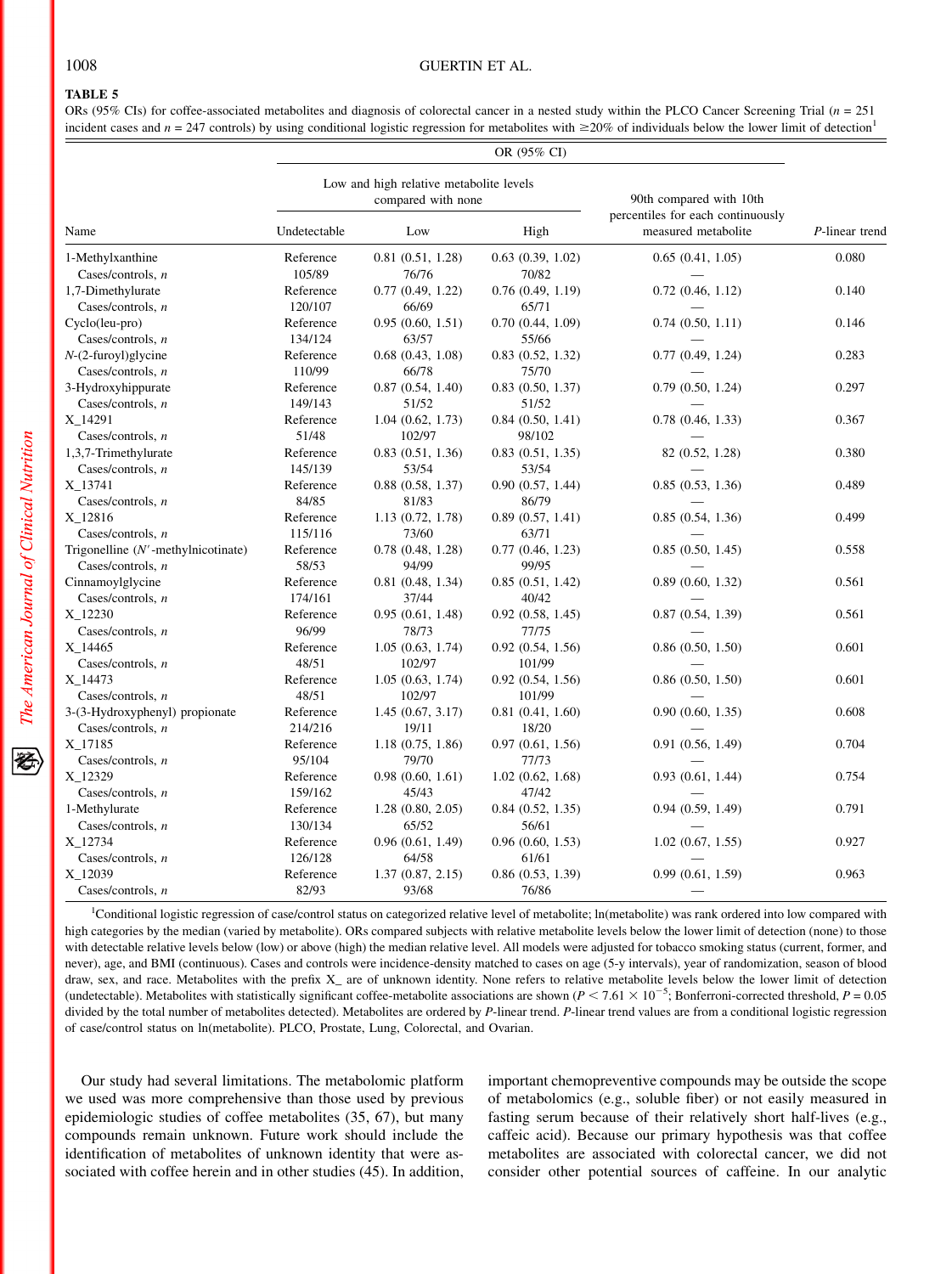

FIGURE 2 Proposed relations between the top named coffee-associated metabolites and green/roasted coffee on the basis of searches of the published literature, the Human Metabolome Database, and the Kyoto Encyclopedia of Genes and Genomes. The red arrow denotes that sulfonation catalyzed by a supergene family of enzymes called sulfotransferases and may occur in the cytosol of organs other than the intestine (64). The relation shown by the dashed arrow has not been observed in humans. \*Multiple sources of benzoate related to coffee compounds and metabolites; <sup>†</sup>origin unclear. AMFU, 5-acetylamino-6-formylamino-3-methyluracil; KEGG, Kyoto Encyclopedia of Genes and Genomes.

sample, serum caffeine was highly correlated with coffee but not with tea, soda, or chocolate; partial Pearson correlations adjusted for age, sex, tobacco-smoking status, and BMI were 0.33 ( $P =$  $1.02 \times 10^{-13}$ , 0.04 (P = 0.39), -0.01 (P = 0.74), and -0.03  $(P = 0.49)$ , respectively. Although coffee was the primary source of caffeine in our sample, future studies may want to explore the association of total caffeine consumption with colorectal cancer. Our study was also limited by characteristics of the study

sample, who were primarily  $(>90%)$  Caucasian. Consequently, the generalizability of our findings to other groups may be limited. Detailed information on self-reported coffee consumption, including the bean type, roast, and preparation method, was not captured by the available dietary questionnaires. Thus, we were unable to delineate differences in coffee-associated metabolites by differences in coffee beverages beyond caffeine status. Future studies should explore biomarkers of coffee intake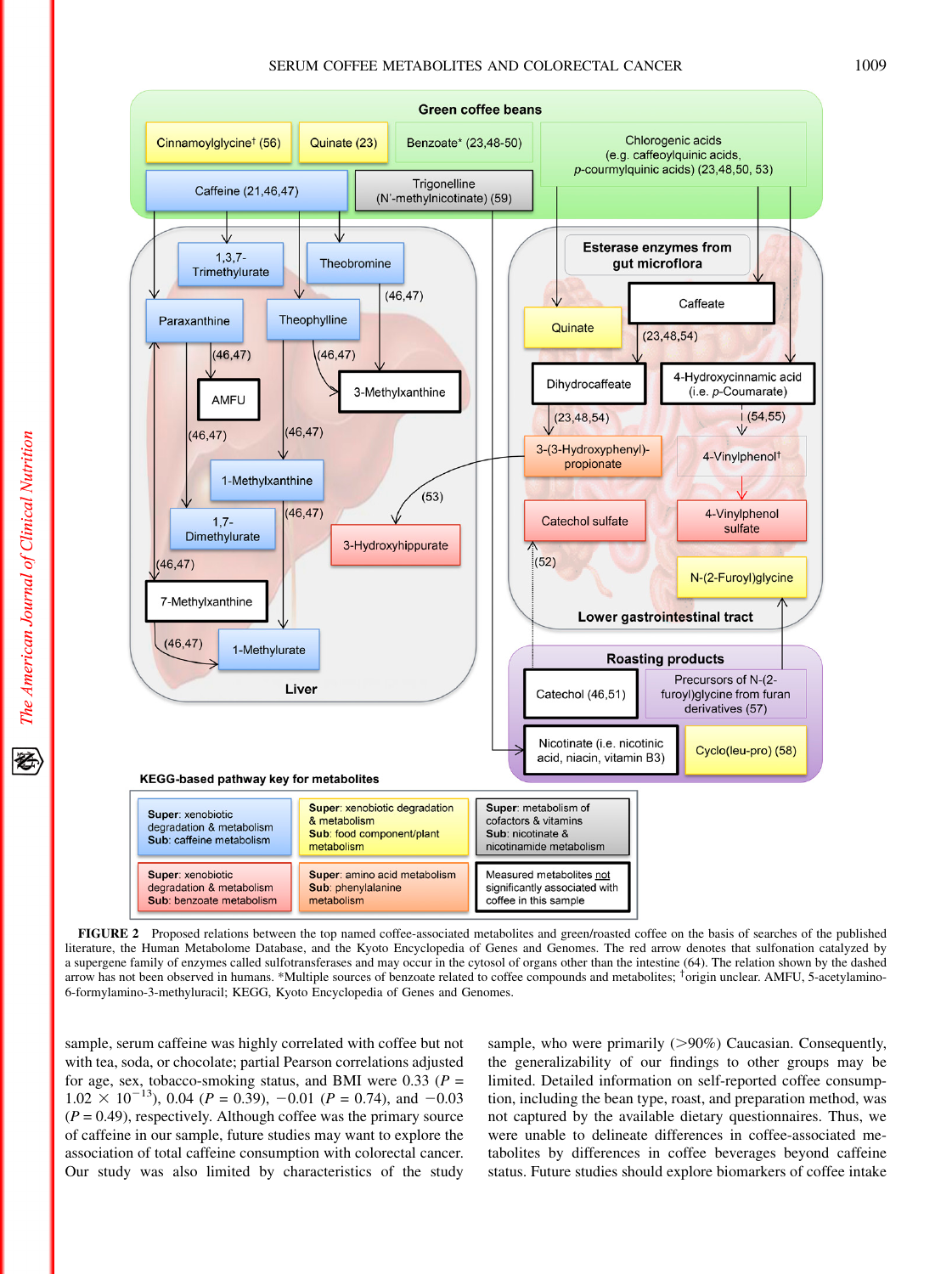by using an untargeted metabolomic approach in conjunction with a more detailed coffee questionnaire. Reverse causality should be considered because individuals with no or low coffee consumption may have altered consumption as a result of early symptoms of disease (e.g., stomach pain); to mitigate the influence of reverse causality, we excluded cases who were diagnosed  $\leq 6$  mo of baseline. In addition, we examined the associations between metabolites and colorectal cancer by the median follow up time; results were similar, albeit generally nonsignificant because of smaller sample sizes, which suggested that reverse causality did not explain our findings. Finally, our study had limited power to detect modest associations of metabolites with colorectal cancer.

In conclusion, we show that an untargeted metabolomic approach can be used to identify serum metabolites that are associated with coffee drinking. Although the replication of these results is needed, we provide evidence that some metabolites associated with coffee intake, particularly caffeinated coffee intake, are also inversely associated with colorectal cancer. Future epidemiologic studies that use untargeted metabolomics to understand mechanisms underlying diet-disease associations are warranted.

The authors' responsibilities were as follows—SCM, JNS, W-YH, NDF, AJC, and RS: designed the research; KAG, EL, SMB, and RS: conducted the research; SCM, JNS, W-YH, NDF, and AJC: provided essential materials; KAG, EL, SMB, SCM, JNS, QX, and XX: analyzed data; and KAG, EL, and RS: wrote the manuscript and had primary responsibility for the final content of the manuscript. None of the authors reported a conflict of interest related to the study.

#### **REFERENCES**

- 1. Farah A, Monteiro M, Donangelo C, Lafay S. Chlorogenic acids from green coffee extract are highly bioavailable in humans. J Nutr 2008; 138:2309–15.
- 2. Nkondjock A. Coffee consumption and the risk of cancer: an overview. Cancer Lett 2009;277:121–5.
- 3. Arab L. Epidemiologic evidence on coffee and cancer. Nutr Cancer 2010;62:271–83.
- 4. Je Y, Giovannucci E. Coffee consumption and total mortality: a metaanalysis of twenty prospective cohort studies. Br J Nutr 2014;111: 1162–73.
- 5. Malerba S, Turati F, Galeone C, Pelucchi C, Verga F, La Vecchia C, Tavani A. A meta-analysis of prospective studies of coffee consumption and mortality for all causes, cancers and cardiovascular diseases. Eur J Epidemiol 2013;28:527–39.
- 6. Crippa A, Discacciati A, Larsson SC, Wolk A, Orsini N. Coffee consumption and mortality from all causes, cardiovascular disease, and cancer: a dose-response meta-analysis. Am J Epidemiol 2014;180: 763–75.
- 7. Freedman ND, Park Y, Abnet CC, Hollenbeck AR, Sinha R. Association of coffee drinking with total and cause-specific mortality. N Engl J Med 2012;366:1891–904.
- 8. Liu R, Guo X, Park Y, Huang X, Sinha R, Freedman ND, Hollenbeck AR, Blair A, Chen H. Caffeine intake, smoking, and risk of Parkinson disease in men and women. Am J Epidemiol 2012;175:1200–7.
- 9. Je Y, Giovannucci E. Coffee consumption and risk of endometrial cancer: findings from a large up-to-date meta-analysis. Int J Cancer 2012;131:1700–10.
- 10. Gunter MJ, Schaub JA, Xue X, Freedman ND, Gaudet MM, Rohan TE, Hollenbeck AR, Sinha R. A prospective investigation of coffee drinking and endometrial cancer incidence. Int J Cancer 2012;131: E530–6.
- 11. Lai GY, Weinstein SJ, Albanes D, Taylor PR, McGlynn KA, Virtamo J, Sinha R, Freedman ND. The association of coffee intake with liver cancer incidence and chronic liver disease mortality in male smokers. Br J Cancer 2013;109:1344–51.
- 12. Sang LX, Chang B, Li XH, Jiang M. Consumption of coffee associated with reduced risk of liver cancer: a meta-analysis. BMC Gastroenterol 2013;13:34.
- 13. Ferrucci LM, Cartmel B, Molinaro AM, Leffell DJ, Bale AE, Mayne ST. Tea, coffee, and caffeine and early-onset basal cell carcinoma in a case-control study. Eur J Cancer Prev 2014;23:296–302.
- 14. Song F, Qureshi AA, Han J. Increased caffeine intake is associated with reduced risk of basal cell carcinoma of the skin. Cancer Res 2012;72:3282–9.
- 15. Sinha R, Cross AJ, Daniel CR, Graubard BI, Wu JW, Hollenbeck AR, Gunter MJ, Park Y, Freedman ND. Caffeinated and decaffeinated coffee and tea intakes and risk of colorectal cancer in a large prospective study. Am J Clin Nutr 2012;96:374–81.
- 16. Howlader N, Noone AM, Krapcho M, Garshell J, Neyman N, Altekruse SF, Kosary CL, Yu M, Ruhl J, Tatalovich Z, et al., editors. SEER Cancer Statistics Review, 1975-2010. Version current November 2012 [cited 2014 Nov 4]. Available from: http://seer.cancer.gov/csr/1975\_2010/.
- 17. Galeone C, Turati F, La Vecchia C, Tavani A. Coffee consumption and risk of colorectal cancer: a meta-analysis of case-control studies. Cancer Causes Control 2010;21:1949–59.
- 18. Je Y, Liu W, Giovannucci E. Coffee consumption and risk of colorectal cancer: a systematic review and meta-analysis of prospective cohort studies. Int J Cancer 2009;124:1662–8.
- 19. Yu X, Bao Z, Zou J, Dong J. Coffee consumption and risk of cancers: a meta-analysis of cohort studies. BMC Cancer 2011;11:96.
- 20. Zhang X, Albanes D, Beeson WL, van den Brandt PA, Buring JE, Flood A, Freudenheim JL, Giovannucci EL, Goldbohm RA, Jaceldo-Siegl K, et al. Risk of colon cancer and coffee, tea, and sugar-sweetened soft drink intake: pooled analysis of prospective cohort studies. J Natl Cancer Inst 2010;102:771–83.
- 21. Kot M, Daniel WA. The relative contribution of human cytochrome P450 isoforms to the four caffeine oxidation pathways: an in vitro comparative study with cDNA-expressed P450s including CYP2C isoforms. Biochem Pharmacol 2008;76:543–51.
- 22. Cornelis MC, Byrne EM, Esko T, Nalls MA, Ganna A, Paynter N, Monda KL, Amin N, Fischer K, Renstrom F, et al. Genome-wide metaanalysis identifies six novel loci associated with habitual coffee consumption. Mol Psychiatry 2014 Oct 7 (Epub ahead of print; DOI: 10.1038/mp.2014.107).
- 23. Gonthier MP, Remesy C, Scalbert A, Cheynier V, Souquet JM, Poutanen K, Aura AM. Microbial metabolism of caffeic acid and its esters chlorogenic and caftaric acids by human faecal microbiota in vitro. Biomed Pharmacother 2006;60:536–40.
- 24. Oresic M. Metabolomics, a novel tool for studies of nutrition, metabolism and lipid dysfunction. Nutr Metab Cardiovasc Dis 2009;19:816–24.
- 25. Guertin KA, Moore SC, Sampson JN, Huang WY, Xiao Q, Stolzenberg-Solomon RZ, Sinha R, Cross AJ. Metabolomics in nutritional epidemiology: identifying metabolites associated with diet and quantifying their potential to uncover diet-disease relations in populations. Am J Clin Nutr 2014;100:208–17.
- 26. Cross AJ, Moore SC, Boca S, Huang WY, Xiong X, Stolzenberg-Solomon R, Sinha R, Sampson JN. A prospective study of serum metabolites and colorectal cancer risk. Cancer 2014;120:3049–57.
- 27. Gohagan JK, Prorok PC, Hayes RB, Kramer BS. The Prostate, Lung, Colorectal and Ovarian (PLCO) Cancer Screening Trial of the National Cancer Institute: history, organization, and status. Control Clin Trials 2000;21(6 Suppl):251S–72S.
- 28. Prorok PC, Andriole GL, Bresalier RS, Buys SS, Chia D, Crawford ED, Fogel R, Gelmann EP, Gilbert F, Hasson MA, et al. Design of the Prostate, Lung, Colorectal and Ovarian (PLCO) Cancer Screening Trial. Control Clin Trials 2000;21(6 Suppl):273S–309S.
- 29. World Health Organization. International Classification of Diseases for Oncology. 3rd ed (ICD-O-3). 2000 [cited 2014 Nov 4]. Available from: http://www.who.int/classifications/icd/adaptations/oncology/en/.
- 30. Willett WC, Sampson L, Stampfer MJ, Rosner B, Bain C, Witschi J, Hennekens CH, Speizer FE. Reproducibility and validity of a semiquantitative food frequency questionnaire. Am J Epidemiol 1985;122: 51–65.
- 31. Block G, Hartman AM, Dresser CM, Carroll MD, Gannon J, Gardner L. A data-based approach to diet questionnaire design and testing. Am J Epidemiol 1986;124:453–69.
- 32. Tippett KS, Cypell YS. Design and operation: the continuing survey of food intakes by individuals and the diet and health knowledge survey, 1994-96. Nationwide Food Surveys Report No. 96-1. Springfield (VA): US Department of Agriculture, Agricultural Research Service; 1997. p. 1–139.